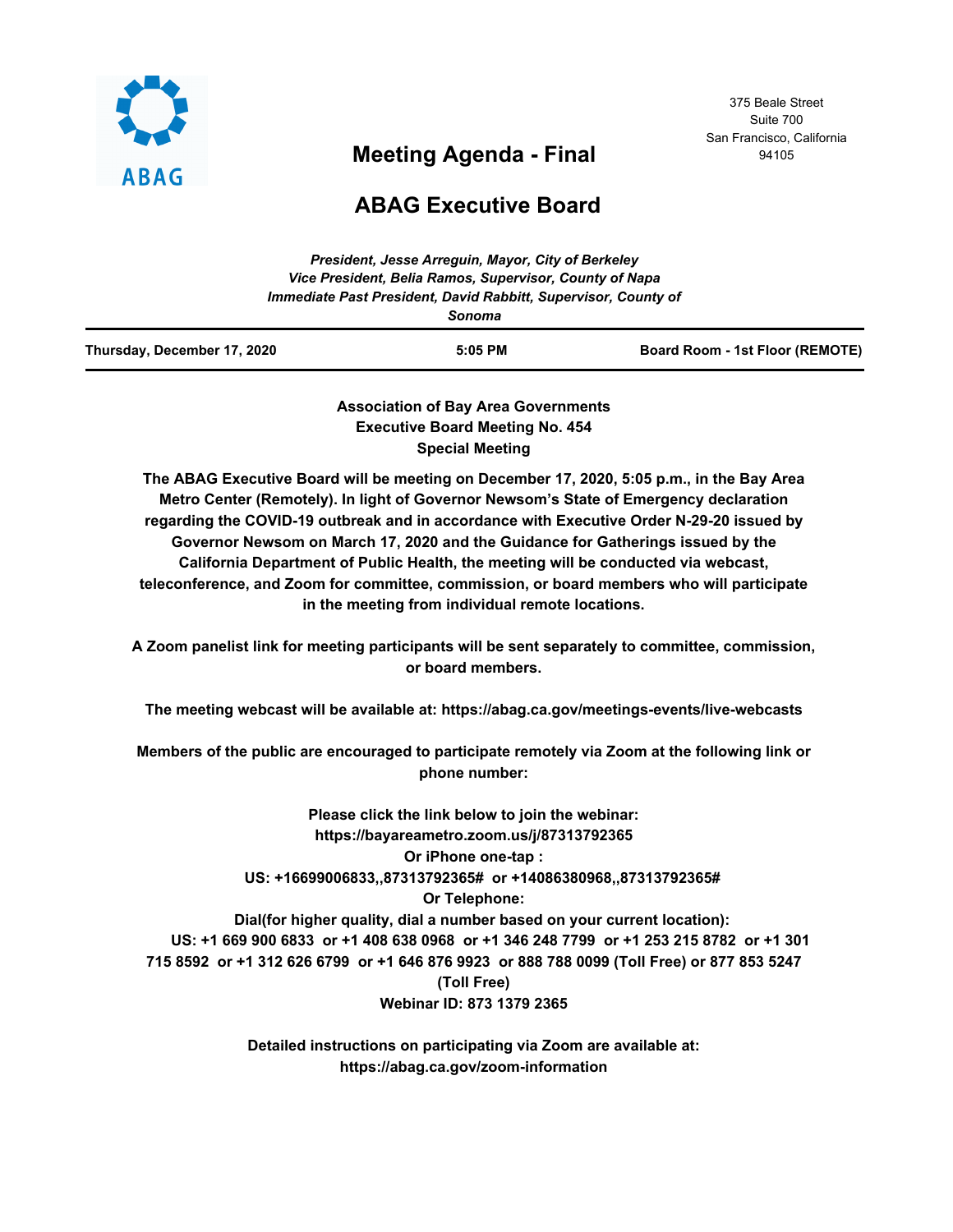**Committee members and members of the public participating by Zoom wishing to speak should use the "raise hand" feature or dial "\*9".**

**In order to get the full Zoom experience, please make sure your application is up to date.**

**Members of the public may participate by phone or Zoom or may submit comments by email at info@bayareametro.gov by 5:00 p.m. the day before the scheduled meeting date. Please include the committee or board meeting name in the subject line. Due to the current circumstances there may be limited opportunity to address comments during the meeting. All comments received will be submitted into the record.**

> **The ABAG Executive Board may act on any item on the agenda. The meeting is scheduled to begin at 5:05 p.m. Agenda, roster and webcast available at https://abag.ca.gov For information, contact Clerk of the Board at (415) 820-7913.**

#### **Roster**

**Candace Andersen, Jesse Arreguin, London Breed, Cindy Chavez, Christopher Clark, David Cortese, Lan Diep, Pat Eklund, Maya Esparza, Nikki Fortunato Bas, [Richard Garbarino,] Leon Garcia, Liz Gibbons, [Lynette Gibson McElhaney,] [Scott Haggerty,] Barbara Halliday, Erin Hannigan, Rich Hillis, David Hudson, [Wayne Lee,] [Jake Mackenzie,] Rafael Mandelman, Gordon Mar, Nathan Miley, Karen Mitchoff, Raul Peralez, [Julie Pierce,] Dave Pine, David Rabbitt, Belia Ramos, Dennis Rodoni, Warren Slocum, Loren Taylor, Lori Wilson. Jayne Battey (Non-voting).**

#### **1. Call to Order / Roll Call / Confirm Quorum**

### **2. Public Comment**

*Information*

#### **3. Executive Board Announcements**

*Information*

#### **4. President's Report**

**4.a.** [20-1615](http://mtc.legistar.com/gateway.aspx?m=l&id=/matter.aspx?key=21480) ABAG President's Report for December 17, 2020 *Action:* Information

*Presenter:* Jesse Arreguin

#### **5. Executive Director's Report**

| 5.a. | 20-1616             | Executive Director's Report for December 17, 2020 |
|------|---------------------|---------------------------------------------------|
|      | <b>Action:</b>      | Information                                       |
|      | <b>Presenter:</b>   | Therese W. McMillan                               |
|      | <b>Attachments:</b> | ED Report- ABAG December 2020.pdf                 |

#### **6. Executive Board Consent Calendar**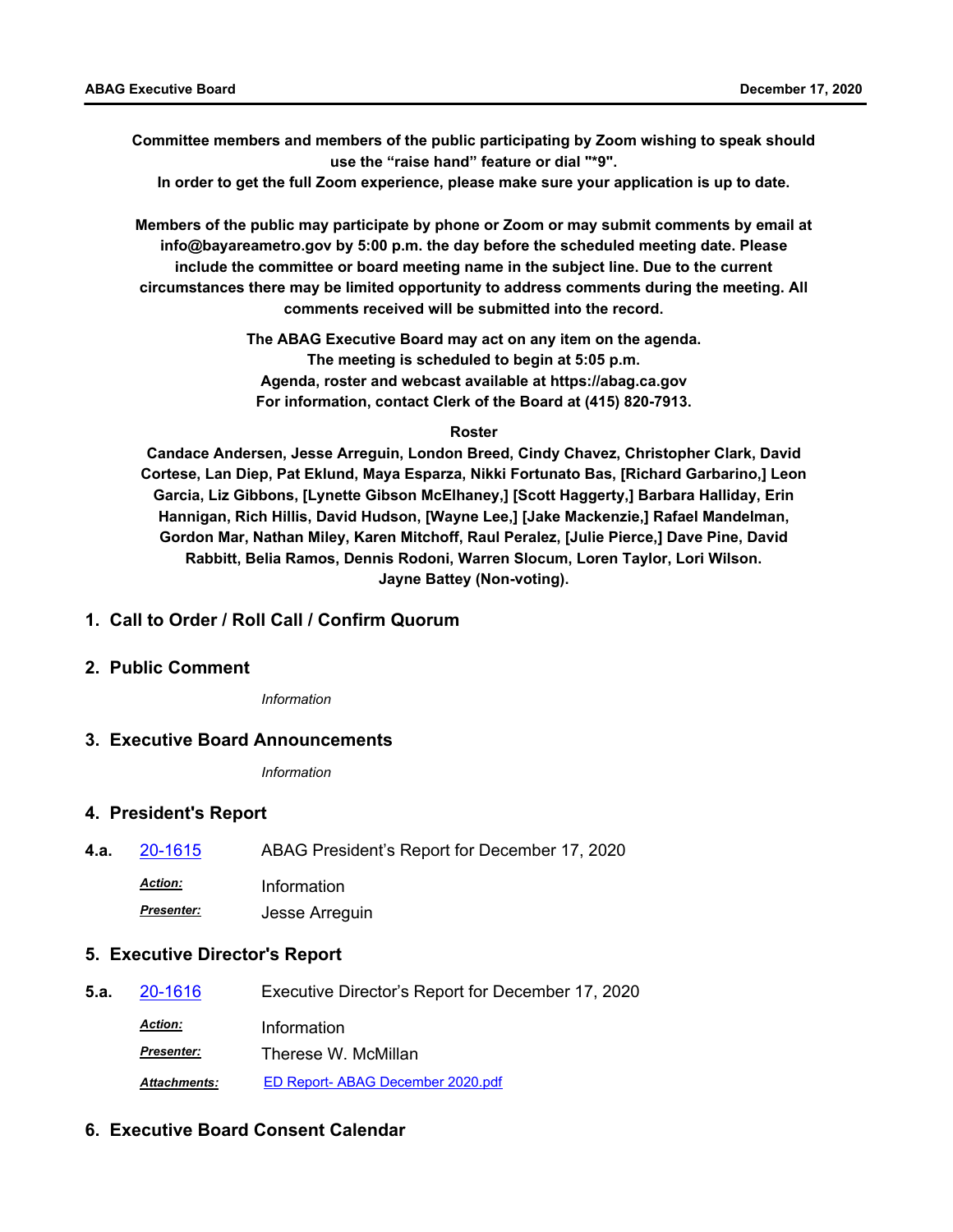| 6.a. | 20-1617           | Approval of ABAG Executive Board Minutes of November 19, 2020                                                                                                                                                                                       |
|------|-------------------|-----------------------------------------------------------------------------------------------------------------------------------------------------------------------------------------------------------------------------------------------------|
|      | Action:           | Approval                                                                                                                                                                                                                                            |
|      | Presenter:        | Clerk of the Board                                                                                                                                                                                                                                  |
|      | Attachments:      | Item 06a Minutes 20201119 453 Draft.pdf                                                                                                                                                                                                             |
| 6.b. | 21-0011           | Adoption of Resolution No. 16-2020, Second Revised - Plan Bay Area<br>2050 - Final Blueprint Strategies, Final Blueprint Growth Geographies, and<br>Regional Growth Forecast, Revised                                                               |
|      | Action:           | Approval                                                                                                                                                                                                                                            |
|      | <b>Presenter:</b> | Dave Vautin                                                                                                                                                                                                                                         |
|      | Attachments:      | Item 06b 1 Summary Sheet PBA50 Final Blueprint Concurrence Resolution 16 2                                                                                                                                                                          |
|      |                   | Item 06b 2 Resolution PBA50 Final Blueprint Concurrence Resolution 16 2020 I                                                                                                                                                                        |
|      |                   | Item 06b 3 Strategies Excerpt PBA50 Final Blueprint Concurrence Resolution 1                                                                                                                                                                        |
| 6.c. | 21-0049           | Authorization to accept funding from Bay Area Toll Authority in the amount<br>of \$660,000 and to amend an existing contract with Ghilotti Bros, Inc. in an<br>amount of up to \$660,000 for the San Pablo Avenue Green Stormwater<br>Spine Project |
|      | <b>Action:</b>    | Approval                                                                                                                                                                                                                                            |
|      | <b>Presenter:</b> | <b>Caitlin Sweeney</b>                                                                                                                                                                                                                              |
|      | Attachments:      | Item 06c 1 Summary Sheet SFEP GBI BATA.pdf                                                                                                                                                                                                          |
|      |                   | Item 06c 2 Summary Approval SFEP GBI.pdf                                                                                                                                                                                                            |
| 6.d. | 21-0115           | Ratification of Appointments to Housing Committee and Other Committees                                                                                                                                                                              |
|      | Action:           | Approval                                                                                                                                                                                                                                            |
|      | Presenter:        | Jesse Arreguin                                                                                                                                                                                                                                      |
|      | Attachments:      | Item 06d Summary Sheet Committee Appointments.pdf                                                                                                                                                                                                   |
|      |                   |                                                                                                                                                                                                                                                     |

## **7. ABAG Administrative Committee**

| 20-1618           | Report on ABAG Administrative Committee Meeting of December 11,<br>2020 |
|-------------------|-------------------------------------------------------------------------|
| <b>Action:</b>    | Information                                                             |
| <b>Presenter:</b> | Jesse Arreguin                                                          |
|                   |                                                                         |

## **8. Joint MTC ABAG Legislation Committee**

| 8.a. | 20-1619           | Report on Joint MTC ABAG Legislation Committee Meeting of December |
|------|-------------------|--------------------------------------------------------------------|
|      |                   | 11, 2020                                                           |
|      | <b>Action:</b>    | Information                                                        |
|      | <b>Presenter:</b> | Jesse Arreguin                                                     |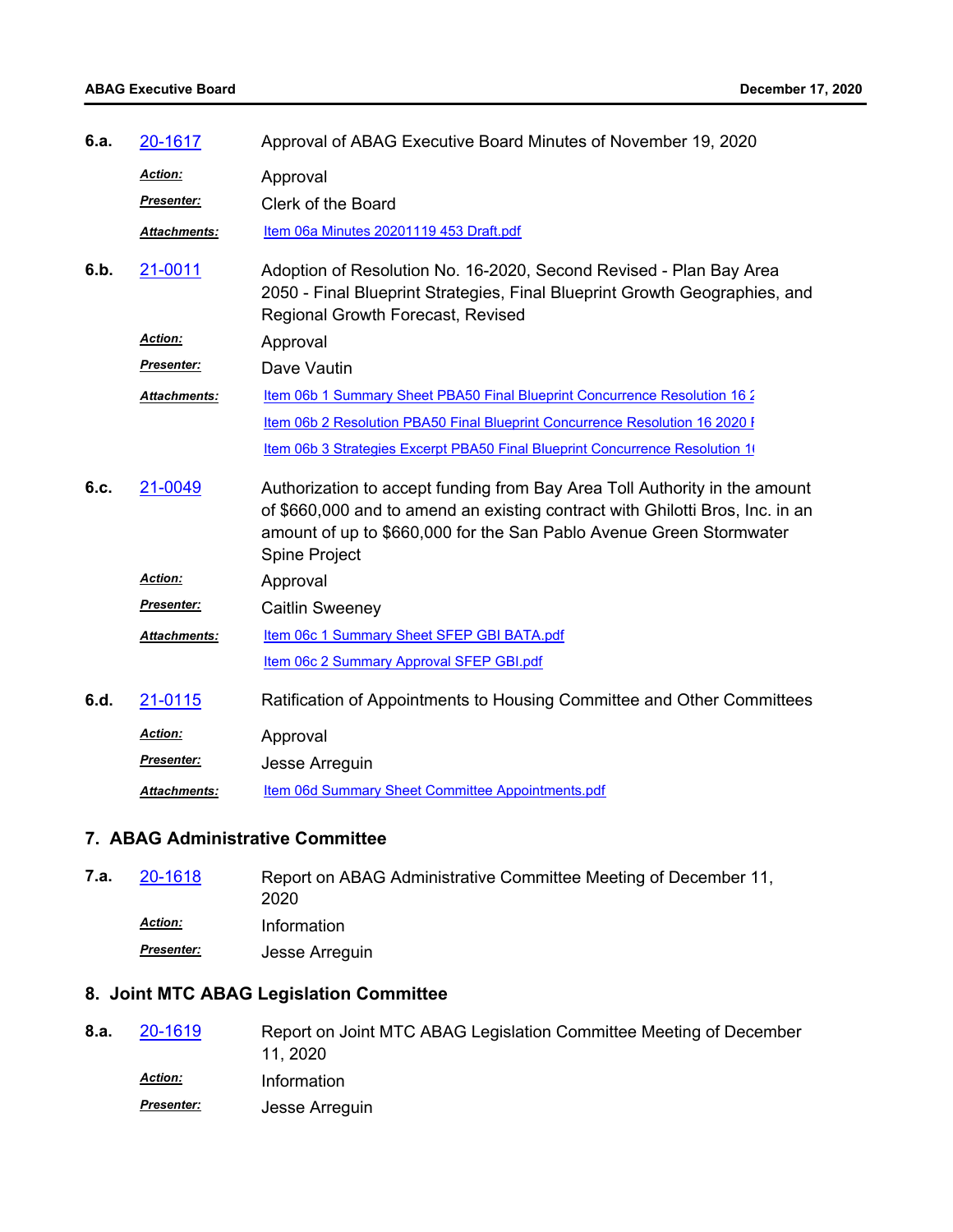| 8.b. | 21-0012             | Proposed Final 2021 Joint Advocacy Program                                                                                         |
|------|---------------------|------------------------------------------------------------------------------------------------------------------------------------|
|      |                     | Proposed Final 2021 Joint Advocacy Program for MTC and ABAG,<br>expressing the agencies' state and federal legislative priorities. |
|      | <b>Action:</b>      | Approval                                                                                                                           |
|      | <b>Presenter:</b>   | Rebecca Long and Randy Rentschler                                                                                                  |
|      | <b>Attachments:</b> | Item 08b 1 Summary Sheet Joint Advocacy Program.pdf                                                                                |
|      |                     | Item 08b 2 Attachment A Joint Legislation Cmte Final Advocacy Program Summ                                                         |
|      |                     | Item 08b 3 Attachment B Proposed 2021 Final Advocacy Program 12.11.20.pdf                                                          |

### **9. Regional Housing Needs Allocation**

| 9.a. | 20-1693             | RHNA Update in Advance of January 2021 Draft Methodology and<br><b>Subregional Shares Action Items</b>                                                                                                                                                                |
|------|---------------------|-----------------------------------------------------------------------------------------------------------------------------------------------------------------------------------------------------------------------------------------------------------------------|
|      |                     | Presentation highlighting comments received during the RHNA public<br>comment period in October and November and spotlighting how potential<br>RHNA allocations would change with data updates between the Plan Bay<br>Area 2050 Draft Blueprint and Final Blueprint. |
|      | <b>Action:</b>      | Information                                                                                                                                                                                                                                                           |
|      | <b>Presenter:</b>   | Gillian Adams                                                                                                                                                                                                                                                         |
|      | <b>Attachments:</b> | Item 09a 1 Summary Sheet RHNA Update.pdf                                                                                                                                                                                                                              |
|      |                     | Item 09a 2 Attachment A RHNA Public Comment Summary.pdf                                                                                                                                                                                                               |
|      |                     | Item 09a 3 Attachment B Reporter's Transcript of Proceedings Certified.pdf                                                                                                                                                                                            |
|      |                     | Item 09a 4 Attachment C Comments from Local Jurisdictions C.pdf                                                                                                                                                                                                       |
|      |                     | Item 09a 5 Attachment D Comments from Individuals and Stakeholders C.pdf                                                                                                                                                                                              |
|      |                     | Item 09a 6 Attachment E RHNA Update Presentation.pdf                                                                                                                                                                                                                  |

## **10. Adjournment / Next Meeting**

*The next regular meeting of the ABAG Executive Board is on January 21, 2021.*